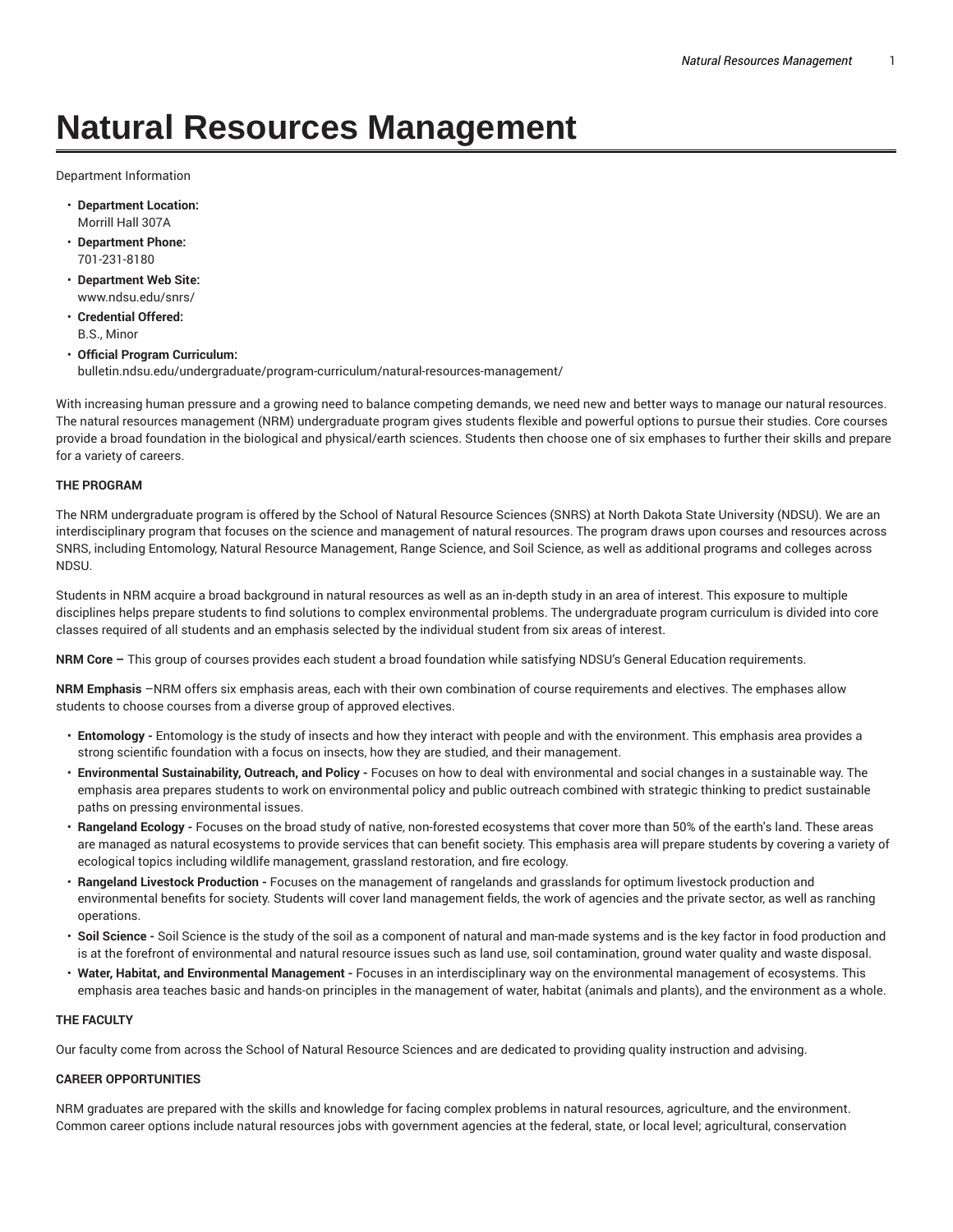and environmental non-profit organizations, extension and outreach positions, and private sector employment, including consulting in addition to preparation for advanced degrees.

# **Plan of Study**

Please note this is a sample plan of study and not an official curriculum. Actual student schedules for each semester will vary depending on start year, education goals, applicable transfer credit, and course availability. Students are encouraged to work with their academic advisor on a regular basis to review degree progress and customize an individual plan of study.

| <b>First Year</b>                        |    |                                     |                           |
|------------------------------------------|----|-------------------------------------|---------------------------|
| Fall                                     |    | <b>Credits Spring</b>               | <b>Credits</b>            |
| <b>BIOL 150</b><br>& 150L                |    | 4 BIOL 151<br>& 151L                | 4                         |
| <b>ENGL 110</b>                          |    | 4 ENGL 120                          | 3                         |
| <b>NRM 150</b>                           |    | 1 Hum. & Fine Arts Elective         | 3                         |
| <b>NRM 225</b>                           |    | 3 MATH 103                          | $\ensuremath{\mathsf{3}}$ |
| <b>RNG 136</b>                           |    | 3 Wellness Gen Ed                   | $\sqrt{2}$                |
|                                          | 15 |                                     | 15                        |
| <b>Second Year</b>                       |    |                                     |                           |
| Fall                                     |    | <b>Credits Spring</b>               | <b>Credits</b>            |
| <b>CHEM 121</b><br>& 121L                |    | 4 EMGT, POLS, or SOC elective       | 3                         |
| <b>COMM 110</b>                          |    | 3 SOIL 210                          | 3                         |
| <b>ECON 201</b>                          |    | 3 STAT 330                          | 3                         |
| <b>ENT 210</b>                           |    | 3 Emphasis Core or Elective Credits | 6                         |
| <b>RNG 213</b>                           | 3  |                                     |                           |
|                                          | 16 |                                     | 15                        |
| <b>Third Year</b>                        |    |                                     |                           |
| Fall                                     |    | <b>Credits Spring</b>               | <b>Credits</b>            |
| ENGL 321, 324, or 459                    |    | 3 NRM 421                           | 3                         |
| PHIL 215 or 225                          |    | 3 RNG 452 or GEOG 455               | 3                         |
| <b>Emphasis Core or Elective Credits</b> |    | 9 Emphasis Core or Elective Credits | 9                         |
|                                          | 15 |                                     | 15                        |
| <b>Fourth Year</b>                       |    |                                     |                           |
| Fall                                     |    | <b>Credits Spring</b>               | <b>Credits</b>            |
| <b>Emphasis Core or Elective Credits</b> |    | 14 NRM 462, RNG 462, or SOIL 462    | 3                         |
|                                          |    | Emphasis Core or Elective Credits   | 12                        |
|                                          | 14 |                                     | 15                        |

Total Credits: 120

# **Natural Resources Management Emphasis Areas**

## **Entomology**

| Code            | <b>Title</b>                         | <b>Credits</b> |
|-----------------|--------------------------------------|----------------|
| <b>BIOL 364</b> | General Ecology                      | 3              |
| <b>BIOL 450</b> | Invertebrate Zoology                 | 3              |
| <b>BIOL 475</b> | <b>Conservation Biology</b>          | 3              |
| <b>ENT 350</b>  | <b>General Entomology</b>            | 3              |
| <b>ENT 431</b>  | Principles of Insect Pest Management | 3              |
| <b>ENT 470</b>  | Insect Ecology                       | 3              |
| <b>PLSC 110</b> | World Food Crops                     | 3              |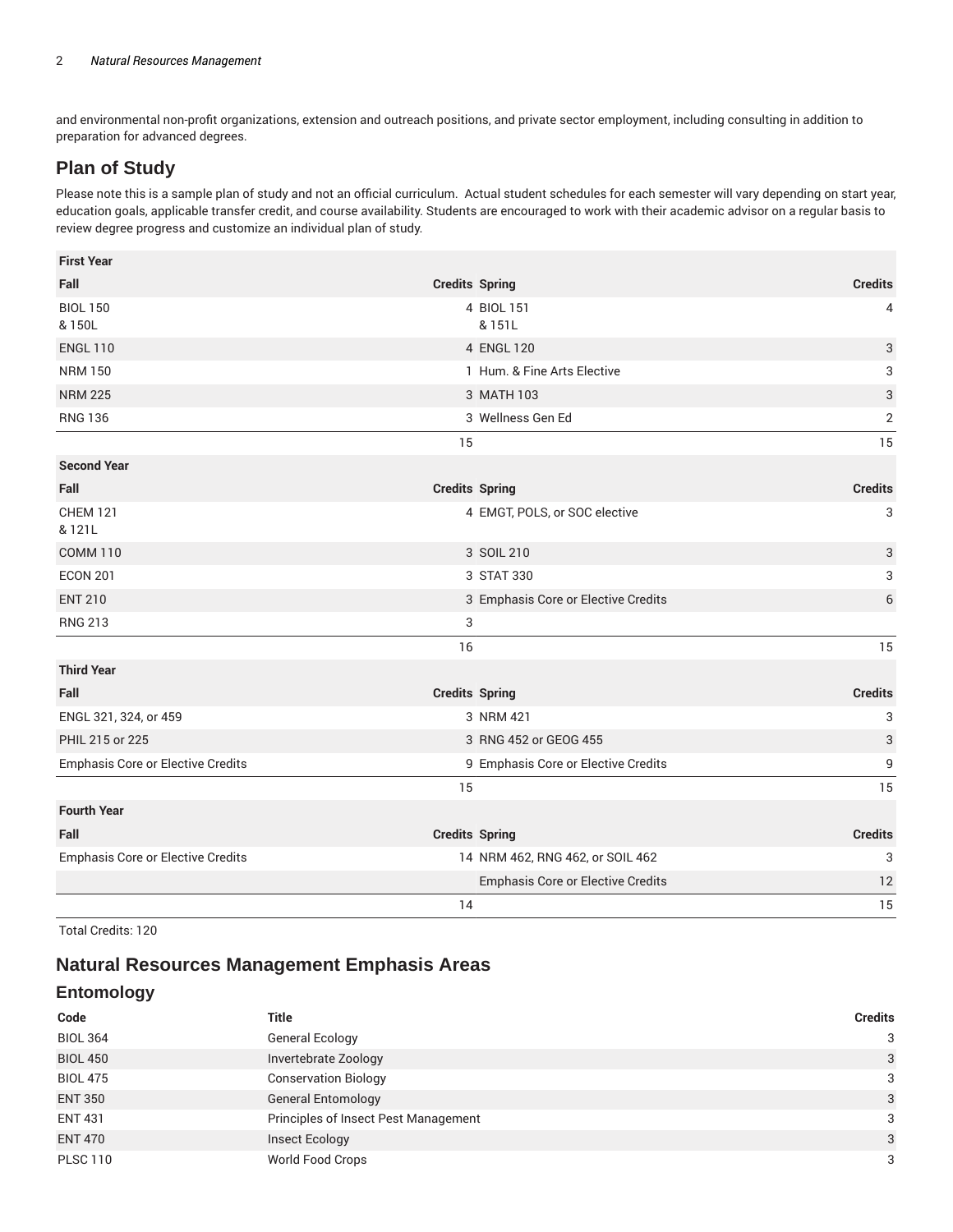| <b>RNG 450</b>                                   | Range Plants                   | 3  |
|--------------------------------------------------|--------------------------------|----|
| or BIOL 461                                      | <b>Plant Ecology</b>           |    |
| or PLSC 380                                      | Principles of Plant Physiology |    |
| Required 6 additional PLSC/SOIL elective credits |                                | 6  |
| Required 15 additional elective credits          |                                | 15 |
| <b>Total Credits</b>                             |                                | 45 |

# **environmental sustainability, outreach, and policy**

| Code                                    | Title                                                               | <b>Credits</b> |
|-----------------------------------------|---------------------------------------------------------------------|----------------|
| <b>BIOL 364</b>                         | General Ecology                                                     | 3              |
| <b>ECON 481</b>                         | Natural Resource Economics                                          | 3              |
| <b>HIST 434</b>                         | <b>Environmental History</b>                                        | 3              |
| or HIST 435                             | <b>World Environmental History</b>                                  |                |
| <b>NRM 401</b>                          | Urban-Ecosystem Management                                          | 3              |
| <b>NRM 420</b>                          | Sustainable Scenarios in Natural Resources Management               | 3              |
| <b>NRM 431</b>                          | National Environmental Policy Act & Environmental Impact Assessment | 3              |
| 200-level or higher POLS, SOC, or EMGT  |                                                                     | 6              |
| Required 26 additional elective credits |                                                                     | 26             |
| <b>Total Credits</b>                    |                                                                     | 50             |

# **rangeland ecology**

| Code                                            | <b>Title</b>                                                        | <b>Credits</b> |
|-------------------------------------------------|---------------------------------------------------------------------|----------------|
| <b>ANSC 114</b>                                 | Introduction to Animal Sciences                                     | 3              |
| <b>BIOL 364</b>                                 | <b>General Ecology</b>                                              | 3              |
| <b>BIOL 452</b>                                 | Ichthyology                                                         | 3              |
| or BIOL 454                                     | Herpetology                                                         |                |
| or BIOL 456                                     | Ornithology                                                         |                |
| or BIOL 458                                     | Mammalogy                                                           |                |
| <b>BIOL 461</b>                                 | <b>Plant Ecology</b>                                                | 3              |
| <b>BIOL 475</b>                                 | <b>Conservation Biology</b>                                         | 3              |
| or BIOL 476                                     | Wildlife Ecology and Management                                     |                |
| <b>NRM 431</b>                                  | National Environmental Policy Act & Environmental Impact Assessment | 3              |
| <b>NRM 453</b>                                  | Rangeland Resources Watershed Management                            | 3              |
| or NRM 454                                      | <b>Wetland Resources Management</b>                                 |                |
| <b>PLSC 380</b>                                 | Principles of Plant Physiology                                      | 3              |
| <b>RNG 450</b>                                  | Range Plants                                                        | 3              |
| <b>RNG 451</b>                                  | Ecology of Fire-Dependent Ecosystems                                | 3              |
| <b>RNG 456</b>                                  | Range Habitat Management                                            | 3              |
| <b>RNG 458</b>                                  | <b>Grazing Ecology</b>                                              | 3              |
| <b>SOIL 217</b>                                 | Introduction to Meteorology & Climatology                           | 3              |
| <b>SOIL 351</b>                                 | Soil Ecology                                                        | 3              |
| or SOIL 410                                     | Soils and Land Use                                                  |                |
| or SOIL 444                                     | Soil Genesis and Survey                                             |                |
| Required 9 additional approved elective credits |                                                                     | 9              |
| <b>Total Credits</b>                            |                                                                     | 51             |

## **rangeland livestock production**

| Code            | Title                            | Credits |
|-----------------|----------------------------------|---------|
| ANSC 114        | Introduction to Animal Sciences  | 3       |
| <b>ANSC 220</b> | <b>Livestock Production</b>      | 3       |
| <b>ANSC 223</b> | Introduction to Animal Nutrition | 2       |
| <b>ANSC 357</b> | <b>Animal Genetics</b>           | 3       |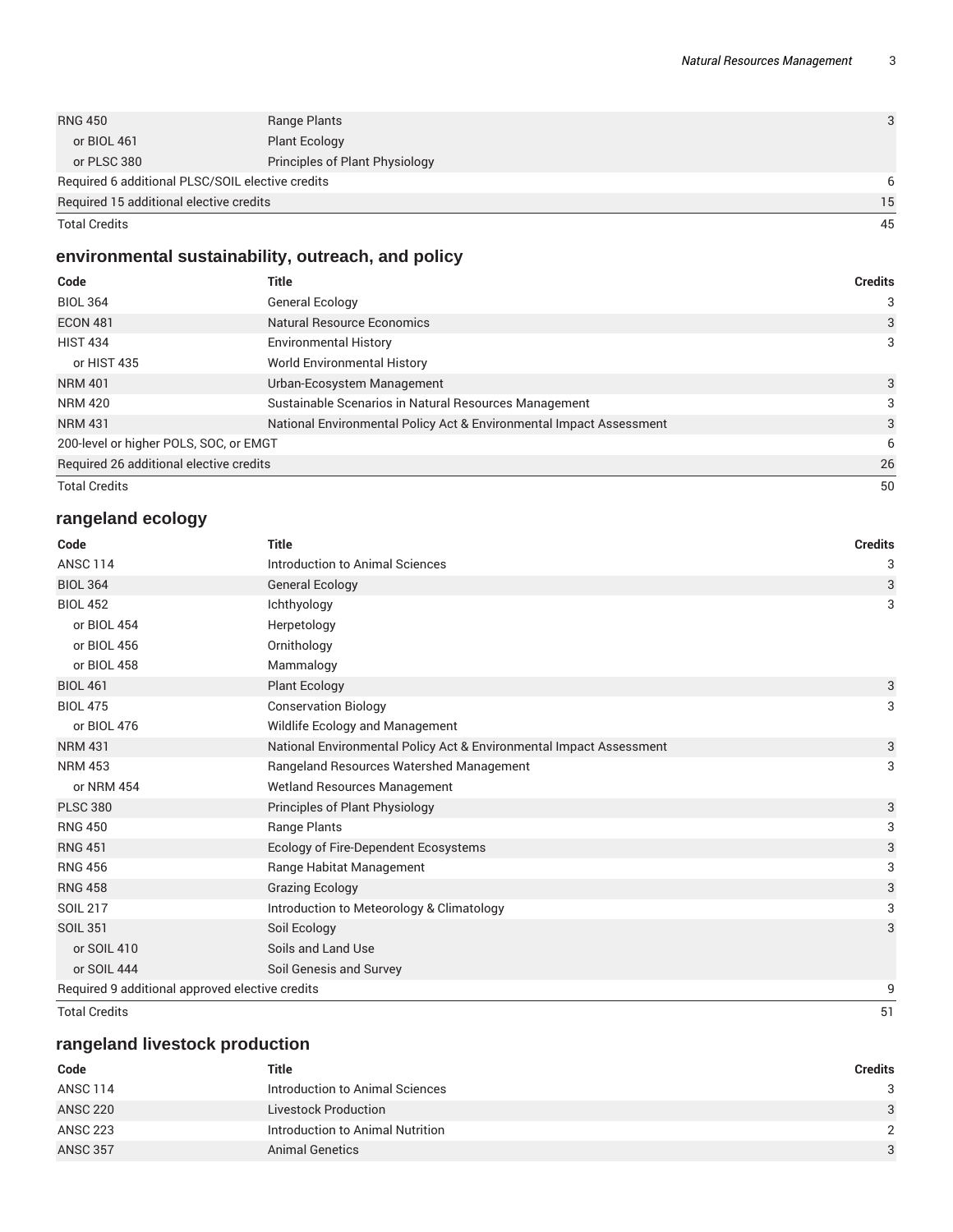| <b>NRM 431</b>                                  | National Environmental Policy Act & Environmental Impact Assessment | 3 |
|-------------------------------------------------|---------------------------------------------------------------------|---|
| <b>PLSC 315</b>                                 | Genetics                                                            | 3 |
| <b>PLSC 320</b>                                 | Principles of Forage Production                                     | 3 |
| <b>PLSC 323</b>                                 | <b>Principles of Weed Science</b>                                   | 3 |
| <b>RNG 450</b>                                  | Range Plants                                                        | 3 |
| <b>RNG 456</b>                                  | Range Habitat Management                                            | 3 |
| <b>RNG 458</b>                                  | <b>Grazing Ecology</b>                                              | 3 |
| <b>SOIL 217</b>                                 | Introduction to Meteorology & Climatology                           | 3 |
| <b>SOIL 351</b>                                 | Soil Ecology                                                        | 3 |
| or SOIL 410                                     | Soils and Land Use                                                  |   |
| or SOIL 444                                     | Soil Genesis and Survey                                             |   |
| Required 9 additional approved elective credits |                                                                     | 9 |

Total Credits 47

## **soil science**

| Code                                            | <b>Title</b>                                                          | <b>Credits</b> |
|-------------------------------------------------|-----------------------------------------------------------------------|----------------|
| <b>CHEM 240</b>                                 | Survey of Organic Chemistry                                           | 3              |
| or BIOC 260                                     | <b>Elements of Biochemistry</b>                                       |                |
| or MICR 202<br>& 202L                           | <b>Introductory Microbiology</b><br>and Introductory Microbiology Lab |                |
| <b>GEOL 105</b><br>& 105L                       | <b>Physical Geology</b><br>and Physical Geology Lab                   | 4              |
| <b>MATH 105</b>                                 | Trigonometry                                                          | 3              |
| <b>PHYS 211</b><br>& 211L                       | College Physics I<br>and College Physics I Laboratory                 | $\overline{4}$ |
| <b>PLSC 110</b>                                 | World Food Crops                                                      | 3              |
| <b>PLSC 225</b>                                 | Principles of Crop Production (or 300/400 RNG Elective)               | 3              |
| <b>PLSC 380</b>                                 | Principles of Plant Physiology                                        | 3              |
| <b>SOIL 217</b>                                 | Introduction to Meteorology & Climatology                             | 3              |
| <b>SOIL 322</b>                                 | Soil Fertility and Fertilizers                                        | 3              |
| <b>SOIL 351</b>                                 | Soil Ecology                                                          | 3              |
| <b>SOIL 410</b>                                 | Soils and Land Use                                                    | 3              |
| <b>SOIL 433</b>                                 | Soil Ecohydrology and Physics                                         | 3              |
| <b>SOIL 444</b>                                 | Soil Genesis and Survey                                               | 3              |
| SOIL/NRM 454                                    | Wetland Resources Management                                          | 3              |
| Required 6 additional approved elective credits |                                                                       | 6              |
| <b>Total Credits</b>                            |                                                                       | 50             |

# **water, habitat, and environmental management**

| Code            | <b>Title</b>                                                        | <b>Credits</b> |
|-----------------|---------------------------------------------------------------------|----------------|
| <b>BIOL 364</b> | General Ecology                                                     | 3              |
| <b>BIOL 475</b> | <b>Conservation Biology</b>                                         | 3              |
| or BIOL 476     | Wildlife Ecology and Management                                     |                |
| <b>ECON 481</b> | <b>Natural Resource Economics</b>                                   | 3              |
| <b>HIST 434</b> | <b>Environmental History</b>                                        | 3              |
| or HIST 435     | <b>World Environmental History</b>                                  |                |
| <b>NRM 264</b>  | Natural Resource Management Systems                                 | 3              |
| <b>NRM 402</b>  | <b>River and Stream Resource Management</b>                         | 3              |
| or NRM 454      | <b>Wetland Resources Management</b>                                 |                |
| or SOIL 410     | Soils and Land Use                                                  |                |
| <b>NRM 431</b>  | National Environmental Policy Act & Environmental Impact Assessment | 3              |
| <b>NRM 453</b>  | Rangeland Resources Watershed Management                            | 3              |
|                 |                                                                     |                |